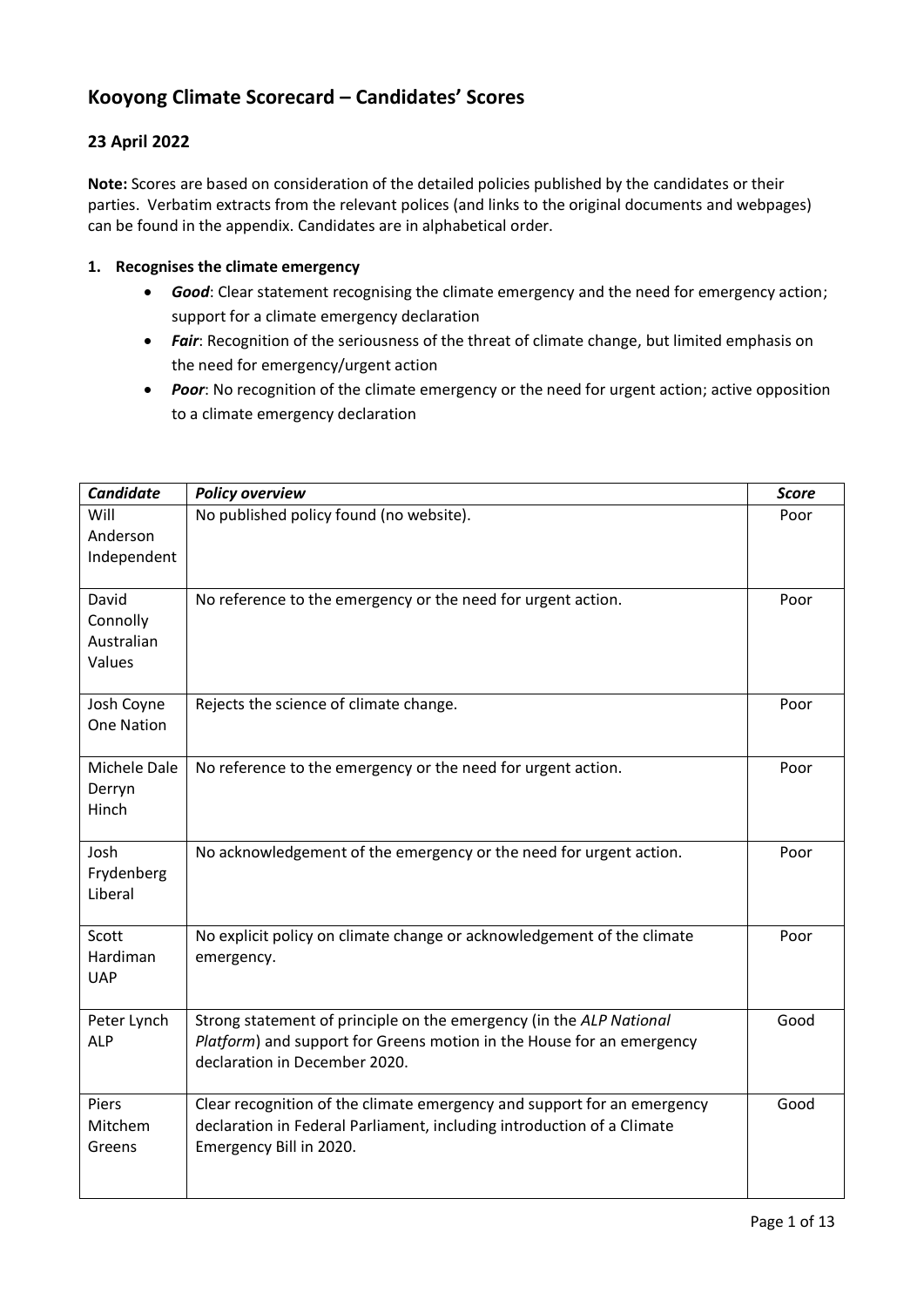| <b>Candidate</b> | <b>Policy overview</b>                                                      | <b>Score</b> |
|------------------|-----------------------------------------------------------------------------|--------------|
| Rachael          | Clear recognition of the climate emergency and supports an emergency        | Good         |
| Nehmer           | declaration.                                                                |              |
| Animal           |                                                                             |              |
| Justice          |                                                                             |              |
|                  |                                                                             |              |
| Monique          | Recognition that it is 'irresponsible to deny' that we are facing a climate | Good         |
| Ryan             | emergency and of the need for 'real and immediate action'.                  |              |
| Independent      |                                                                             |              |
|                  |                                                                             |              |
| Alexandra        | No recognition of the climate emergency ('climate alarmist ideology').      | Poor         |
| Thom             |                                                                             |              |
| Liberal          |                                                                             |              |
| Democrat         |                                                                             |              |
|                  |                                                                             |              |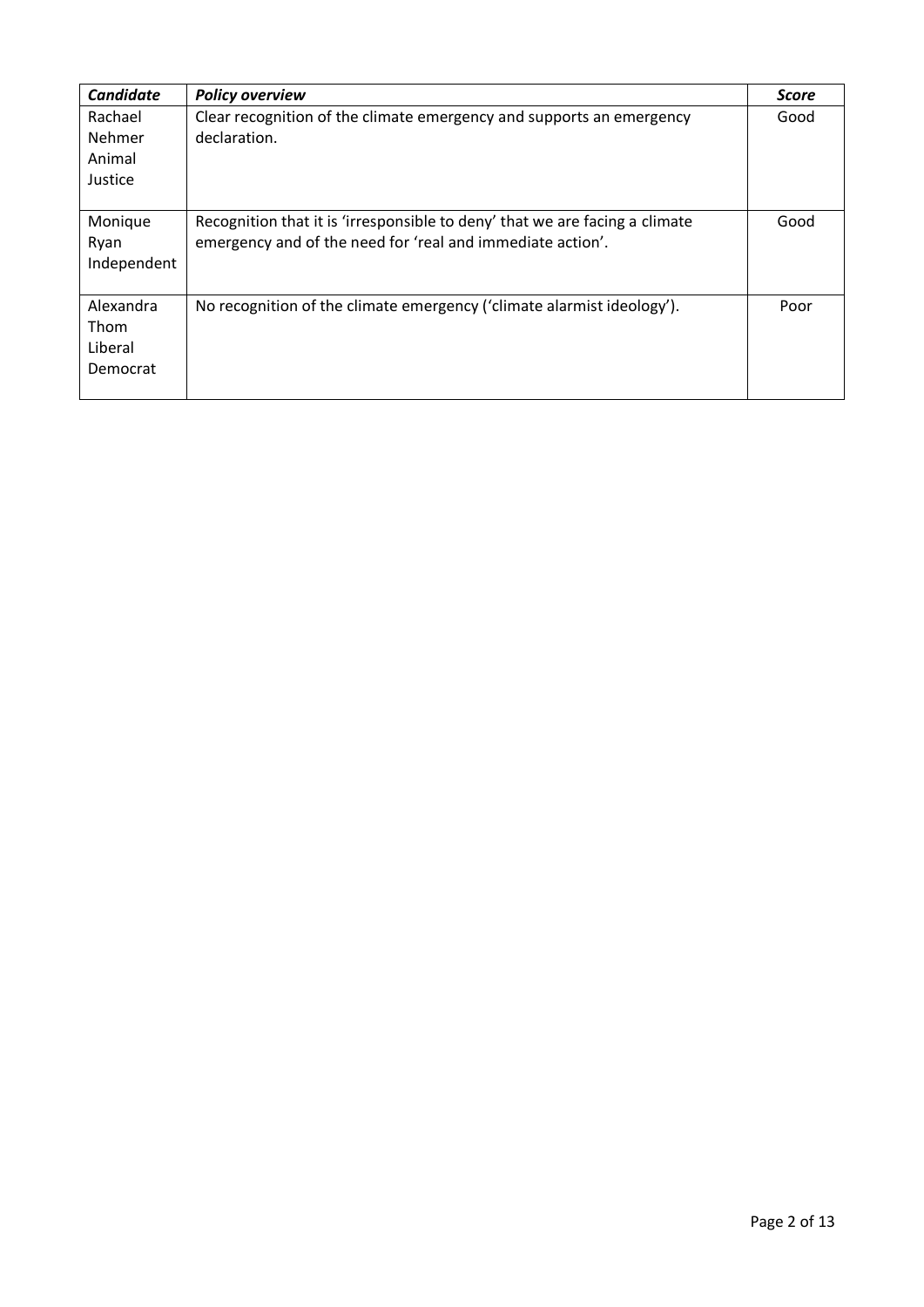# **2. Ambitious 2030 emissions reduction target**

- *Good*: minimum 60% reduction on 2005 levels
- **Fair**: 40% 59% reduction on 2005 levels
- *Poor*: Less than 40% reduction on 2005 levels

| <b>Candidate</b>                          | <b>Policy overview</b>                                                                                                                                                                                                                                                                                                   | <b>Score</b> |
|-------------------------------------------|--------------------------------------------------------------------------------------------------------------------------------------------------------------------------------------------------------------------------------------------------------------------------------------------------------------------------|--------------|
| Will<br>Anderson<br>Independent           | No published policy found (no website).                                                                                                                                                                                                                                                                                  | Poor         |
| David<br>Connolly<br>Australian<br>Values | No 2030 target specified; policy includes focus on off-sets.                                                                                                                                                                                                                                                             | Poor         |
| Josh Coyne<br><b>One Nation</b>           | Rejects the need for emissions reduction.                                                                                                                                                                                                                                                                                | Poor         |
| Michele Dale<br>Derryn<br>Hinch           | No emissions targets specified.                                                                                                                                                                                                                                                                                          | Poor         |
| Josh<br>Frydenberg<br>Liberal             | 26%-28% emissions reduction compared to 2005 levels by 2030; project<br>actual reduction of 35%.                                                                                                                                                                                                                         | Poor         |
| Scott<br>Hardiman<br><b>UAP</b>           | No reference to climate change and no emissions targets specified.                                                                                                                                                                                                                                                       | Poor         |
| Peter Lynch<br><b>ALP</b>                 | 43% emissions reduction compared to 2005 levels by 2030.                                                                                                                                                                                                                                                                 | Fair         |
| Piers<br>Mitchem<br>Greens                | A 2030 target is not explicitly stated in the election platform documents, but<br>policy principles include a net zero or net negative target of 2035, which<br>implies an ambitious 2030 target; this is reflected in the COP26-related<br>campaign in 2021 for a legislated emissions reduction target of 75% by 2030. | Good         |
| Rachael<br>Nehmer<br>Animal<br>Justice    | No explicit 2030 target, but committed to net zero by 2035, implying an<br>ambitious 2030 target.                                                                                                                                                                                                                        | Good         |
| Monique<br>Ryan<br>Independent            | Reduce emissions by at least 60% by 2030 (in line with Zali Steggall's Climate<br>Change Bill).                                                                                                                                                                                                                          | Good         |
| Alexandra<br>Thom<br>Liberal<br>Democrat  | Opposes emissions targets.                                                                                                                                                                                                                                                                                               | Poor         |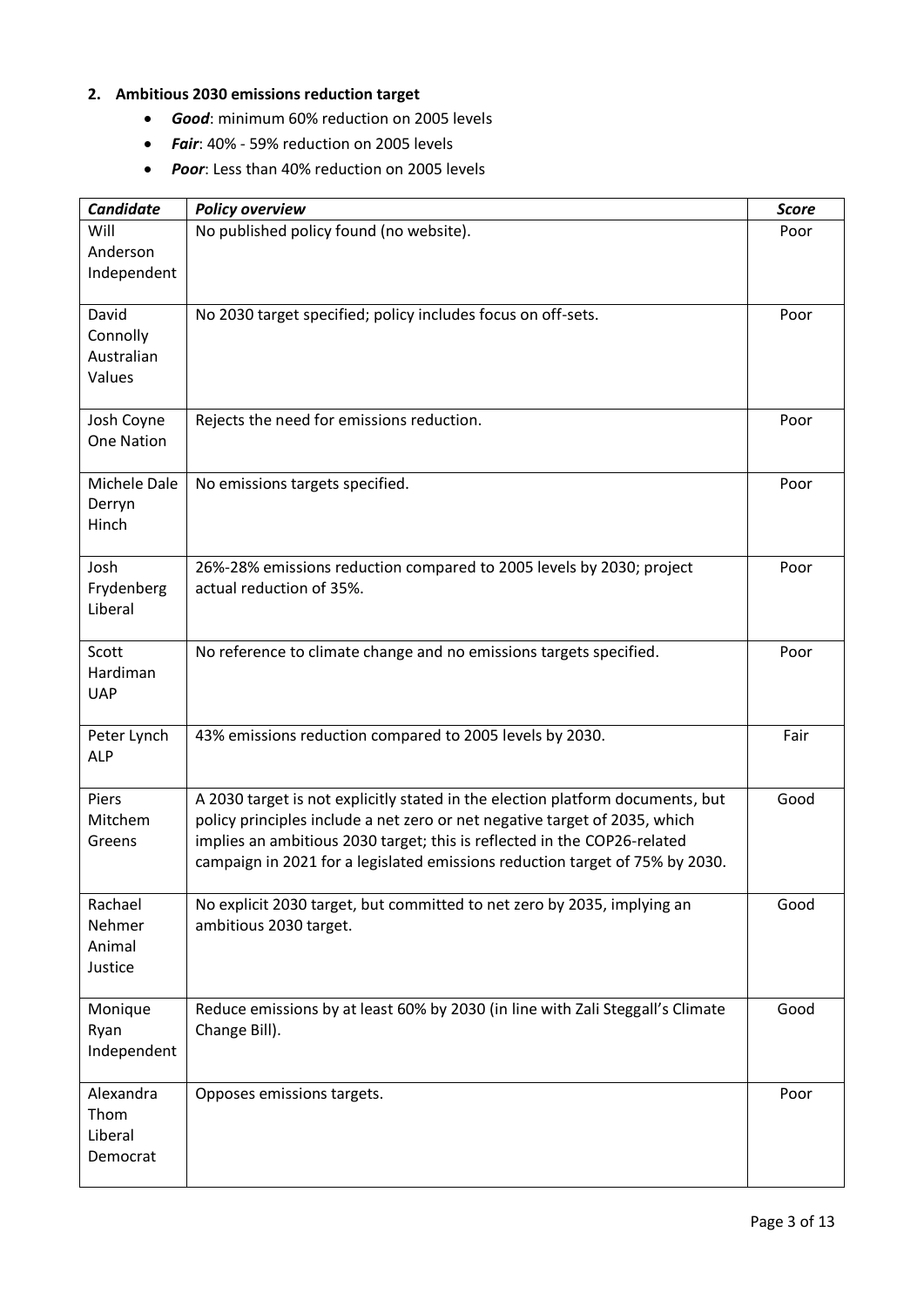### **3. Rapid move to 100% renewable energy**

- Scoring is confined to policies related to the national electricity grid
- *Good*: At least 95% renewable generation for national electricity grid by 2030 with clear policies to achieve the target
- *Fair*: 80% 94% renewable generation for national electricity grid by 2030 with clear policies to achieve the target
- *Poor*: Less than 80% renewable generation by 2030

| <b>Candidate</b>                          | <b>Policy overview</b>                                                                                                                                                                                                                                                                                                                                                                                                                                                                                                                                                                                                                                                                                                                                                                                                                                                                                                                                                                                                   | <b>Score</b> |
|-------------------------------------------|--------------------------------------------------------------------------------------------------------------------------------------------------------------------------------------------------------------------------------------------------------------------------------------------------------------------------------------------------------------------------------------------------------------------------------------------------------------------------------------------------------------------------------------------------------------------------------------------------------------------------------------------------------------------------------------------------------------------------------------------------------------------------------------------------------------------------------------------------------------------------------------------------------------------------------------------------------------------------------------------------------------------------|--------------|
| Will<br>Anderson<br>Independent           | No published policy found (no website).                                                                                                                                                                                                                                                                                                                                                                                                                                                                                                                                                                                                                                                                                                                                                                                                                                                                                                                                                                                  | Poor         |
| David<br>Connolly<br>Australian<br>Values | All available technologies should be considered to meet future energy needs;<br>conduct analysis and review of all energy sources within first 90 days of office.                                                                                                                                                                                                                                                                                                                                                                                                                                                                                                                                                                                                                                                                                                                                                                                                                                                        | Poor         |
| Josh Coyne<br><b>One Nation</b>           | Supports additional ('low emissions') coal fired power stations and removal of<br>subsidies for renewables.                                                                                                                                                                                                                                                                                                                                                                                                                                                                                                                                                                                                                                                                                                                                                                                                                                                                                                              | Poor         |
| Michele Dale<br>Derryn<br>Hinch           | No reference to the transition to renewables.                                                                                                                                                                                                                                                                                                                                                                                                                                                                                                                                                                                                                                                                                                                                                                                                                                                                                                                                                                            | Poor         |
| Josh<br>Frydenberg<br>Liberal             | No 2030 renewables target. Very unambitious projection of 85% renewable<br>electricity generation by 2050, with some coal and 'a significant proportion' of<br>gas generation.<br>Limited policies to drive the transition, with the primary focus on supporting<br>technology development and cost reduction; the Technology Investment<br>Roadmap is 'expected to guide' \$20 billion of government investment in low<br>emissions technologies to 2030, including 'ultra low-cost solar' and batteries.<br>Technology deployment is to be led by the private sector. Government<br>investments to support renewables deployment include Snowy 2.0 (\$1.38<br>billion) and electricity grid development.<br>Investment in new dispatchable generation, including underwriting a new 660<br>MW open cycle gas turbine in NSW; this is clearly at odds with the transition<br>to renewables.<br>Current priority is delivering a post-2025 energy market design, with reforms<br>to 'meet long-term consumer interests'. | Poor         |
| Scott<br>Hardiman<br><b>UAP</b>           | No reference to the transition to renewables.                                                                                                                                                                                                                                                                                                                                                                                                                                                                                                                                                                                                                                                                                                                                                                                                                                                                                                                                                                            | Poor         |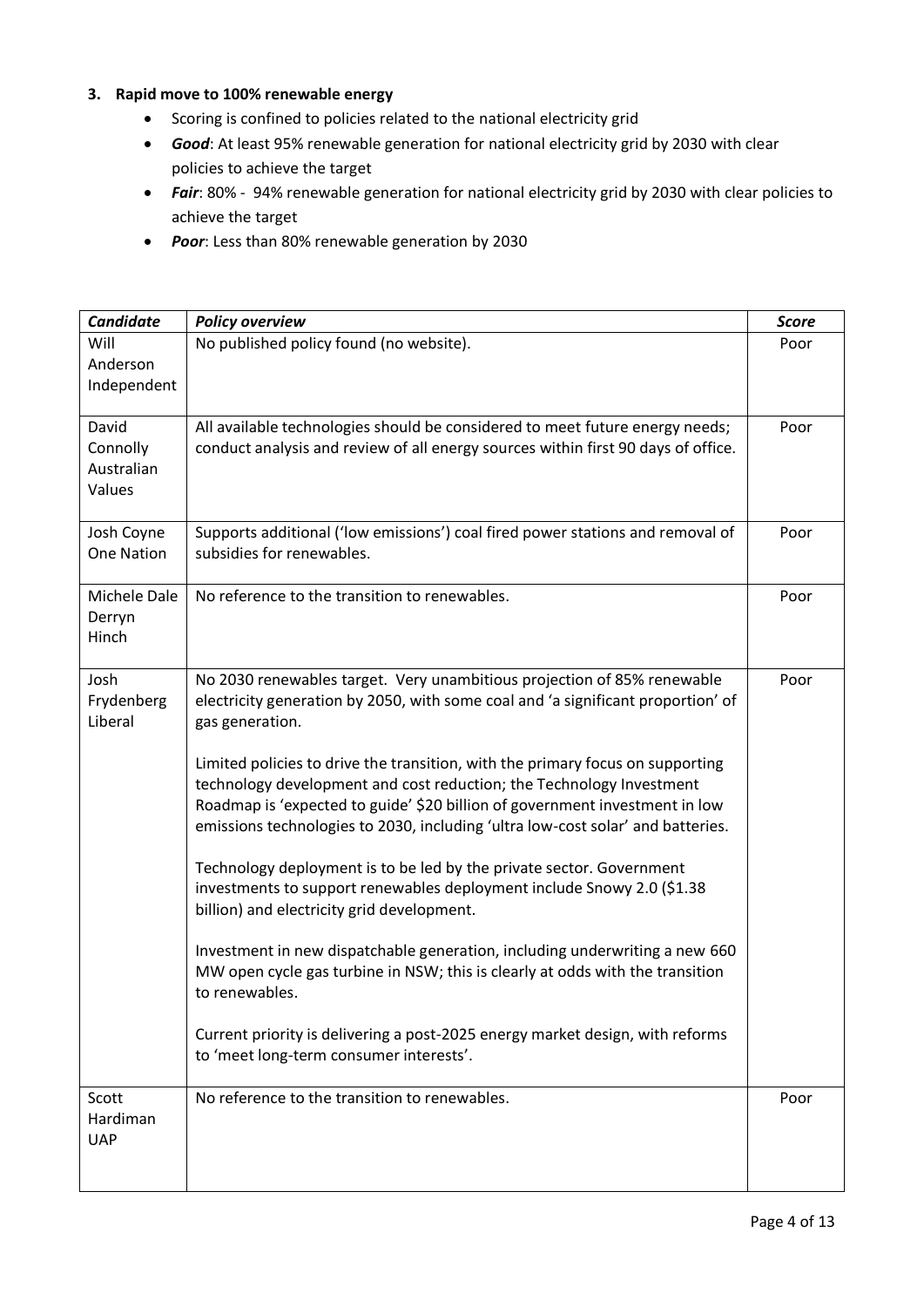| Candidate                                | <b>Policy overview</b>                                                                                                                                                                                                                                                                                                                                                                                                                                                                                                                                                                                                                                                                                                                                                                                                                                                                                                                                                                                                                                                                                                                                                 | <b>Score</b> |
|------------------------------------------|------------------------------------------------------------------------------------------------------------------------------------------------------------------------------------------------------------------------------------------------------------------------------------------------------------------------------------------------------------------------------------------------------------------------------------------------------------------------------------------------------------------------------------------------------------------------------------------------------------------------------------------------------------------------------------------------------------------------------------------------------------------------------------------------------------------------------------------------------------------------------------------------------------------------------------------------------------------------------------------------------------------------------------------------------------------------------------------------------------------------------------------------------------------------|--------------|
| Peter Lynch<br><b>ALP</b>                | Relatively modest projected renewables capacity of 82% by 2030 (compared<br>with 68% for business-as-usual). Clearly articulated but limited policies to<br>achieve this transition, including:<br>Investment in electricity grid so it can handle more renewables (\$20<br>$\bullet$<br>billion)<br>Co-invest in solar banks for renters and low-income households (\$100<br>$\bullet$<br>million)<br>Invest in community batteries (\$200 million)<br>$\bullet$<br>Reduce public service emissions<br>$\bullet$<br>Support for the 'critical role' of gas in achieving net zero emissions is at odds<br>with a rapid transition to renewables.                                                                                                                                                                                                                                                                                                                                                                                                                                                                                                                       | Fair         |
| Piers<br>Mitchem<br>Greens               | Ambitious policy, including:<br>Rapid government-supported shift to 100% renewable energy<br>$\bullet$<br>700% renewable energy target, including export of renewable energy<br>$\bullet$<br>Ban construction of new coal, oil and gas infrastructure<br>$\bullet$<br>Public investment to phase out every coal fired power plant by 2030<br>$\bullet$<br>Public investment in renewable generation, storage and transforming the<br>$\bullet$<br>power grid, including a \$20 billion Grid Transformation Fund<br>Financial support for households and small business to get off gas and<br>$\bullet$<br>move to electricity<br>Financial support for households to install batteries to maximise use of<br>$\bullet$<br>renewables<br>Creation of a publicly owned non-profit power retailer<br>$\bullet$<br>Regulatory intervention and a strong effective price on carbon<br>$\bullet$<br>Removal of fossil fuel subsidies<br>$\bullet$<br>Target date for 100% renewable electricity is not specified; however, the<br>transition is to be 'as soon as possible' and a 2030 target is implied<br>('government led clean energy revolution over the next decade'). | Good         |
| Rachael<br>Nehmer<br>Animal<br>Justice   | High level policies only; supports prohibition of fossil fuel expansion and<br>'rapid transition to carbon free energy infrastructure', but this is defined as<br>15-20 years; supports a carbon tax, with proceeds used for clean energy,<br>sustainable agriculture and education.                                                                                                                                                                                                                                                                                                                                                                                                                                                                                                                                                                                                                                                                                                                                                                                                                                                                                   | Fair         |
| Monique<br>Ryan<br>Independent           | Commits to working with Federal and State governments and the energy<br>sector 'in the hope of achieving' the Australian Energy Market Operator's<br>most ambitious scenario for the transition to renewables, with 98%<br>renewable generation by 2030 and major clean energy exports by 2040.                                                                                                                                                                                                                                                                                                                                                                                                                                                                                                                                                                                                                                                                                                                                                                                                                                                                        | Good         |
| Alexandra<br>Thom<br>Liberal<br>Democrat | No policies to drive the transition to renewables beyond reliance on the free<br>market; no renewables (or emissions) target. Supports development of<br>nuclear power in part to reduce emissions, but with no reference to its<br>economic feasibility (or other significant issues).                                                                                                                                                                                                                                                                                                                                                                                                                                                                                                                                                                                                                                                                                                                                                                                                                                                                                | Poor         |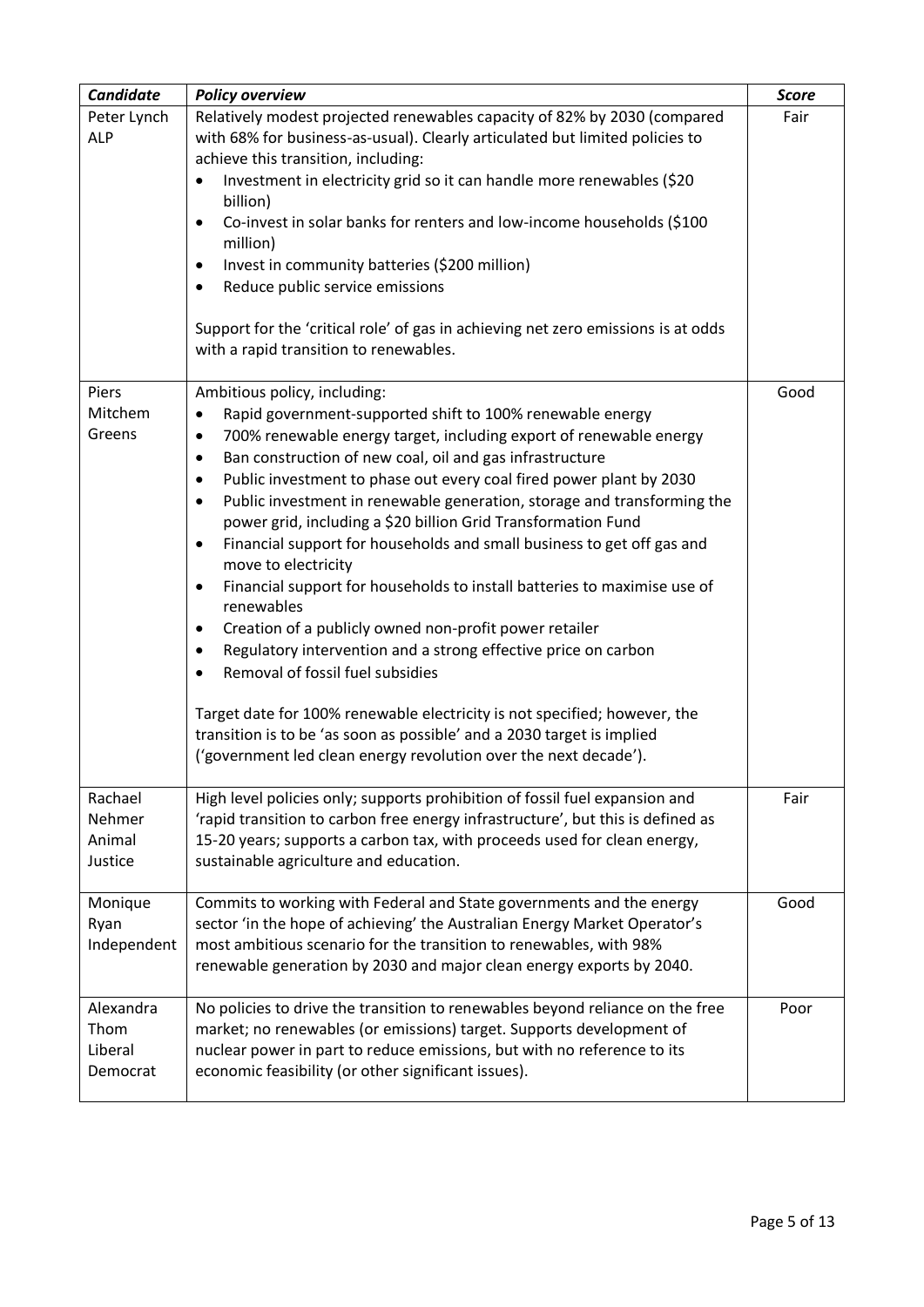### **4. Substantial incentives for electric vehicles**

- *Good*: Strong consumer incentives (including reduced government charges to lower EV purchase prices), strengthened vehicle emissions standards, policies to promote charging infrastructure development and a target of 2035 or better for all new vehicles to be zero emissions
- *Fair*: Consumer incentives and policies to promote charging infrastructure development
- *Poor*: Limited policies to support/promote EV uptake

| Candidate                                 | <b>Policy overview</b>                                                                                                                                                                                                                                                                                                                                                                                                                                                                                                                                                                                                                                                                                                                     | <b>Score</b> |
|-------------------------------------------|--------------------------------------------------------------------------------------------------------------------------------------------------------------------------------------------------------------------------------------------------------------------------------------------------------------------------------------------------------------------------------------------------------------------------------------------------------------------------------------------------------------------------------------------------------------------------------------------------------------------------------------------------------------------------------------------------------------------------------------------|--------------|
| Will<br>Anderson<br>Independent           | No published policy found (no website).                                                                                                                                                                                                                                                                                                                                                                                                                                                                                                                                                                                                                                                                                                    | Poor         |
| David<br>Connolly<br>Australian<br>Values | No reference to EVs or transport emissions.                                                                                                                                                                                                                                                                                                                                                                                                                                                                                                                                                                                                                                                                                                | Poor         |
| Josh Coyne<br><b>One Nation</b>           | Opposes regulation of vehicle emissions; no reference to EVs.                                                                                                                                                                                                                                                                                                                                                                                                                                                                                                                                                                                                                                                                              | Poor         |
| Michele Dale<br>Derryn<br>Hinch           | No reference to EVs or transport emissions.                                                                                                                                                                                                                                                                                                                                                                                                                                                                                                                                                                                                                                                                                                | Poor         |
| Josh<br>Frydenberg<br>Liberal             | Primary focus on charging infrastructure, with no policy to reduce EV<br>purchase prices, no strengthened vehicle emissions standards and no target<br>for EV new car sales; estimate only 30% of new light vehicle sales will be EV or<br>hybrid by 2030. Policies include:<br>An expanded \$250 million Future Fuels Fund to leverage private<br>$\bullet$<br>investment in public charging infrastructure, heavy and light commercial<br>vehicle fleets and household smart charging<br>A new Emissions Reduction Fund (ERF) method to encourage private<br>٠<br>investment in charging infrastructure<br>Market reforms to ensure EV-readiness of the grid<br>٠<br>Ensuring easy to understand information is available for consumers. | Poor         |
| Scott<br>Hardiman<br><b>UAP</b>           | No reference to EVs or transport emissions.                                                                                                                                                                                                                                                                                                                                                                                                                                                                                                                                                                                                                                                                                                | Poor         |
| Peter Lynch<br><b>ALP</b>                 | No target for EV new car sales, no new emissions standards and relatively<br>modest consumer incentives (\$250 million over 3 years):<br>Remove import tariffs (reduce cost of \$50,000 EV by \$2,000)<br>٠<br>Exempt EVs from fringe benefit tax, saving employers up to \$9,000 on a<br>\$50,000 model.<br>Support for more charging infrastructure by working with the states on<br>federally funded projects, reviewing the construction code and through City<br>Deals.                                                                                                                                                                                                                                                               | Fair         |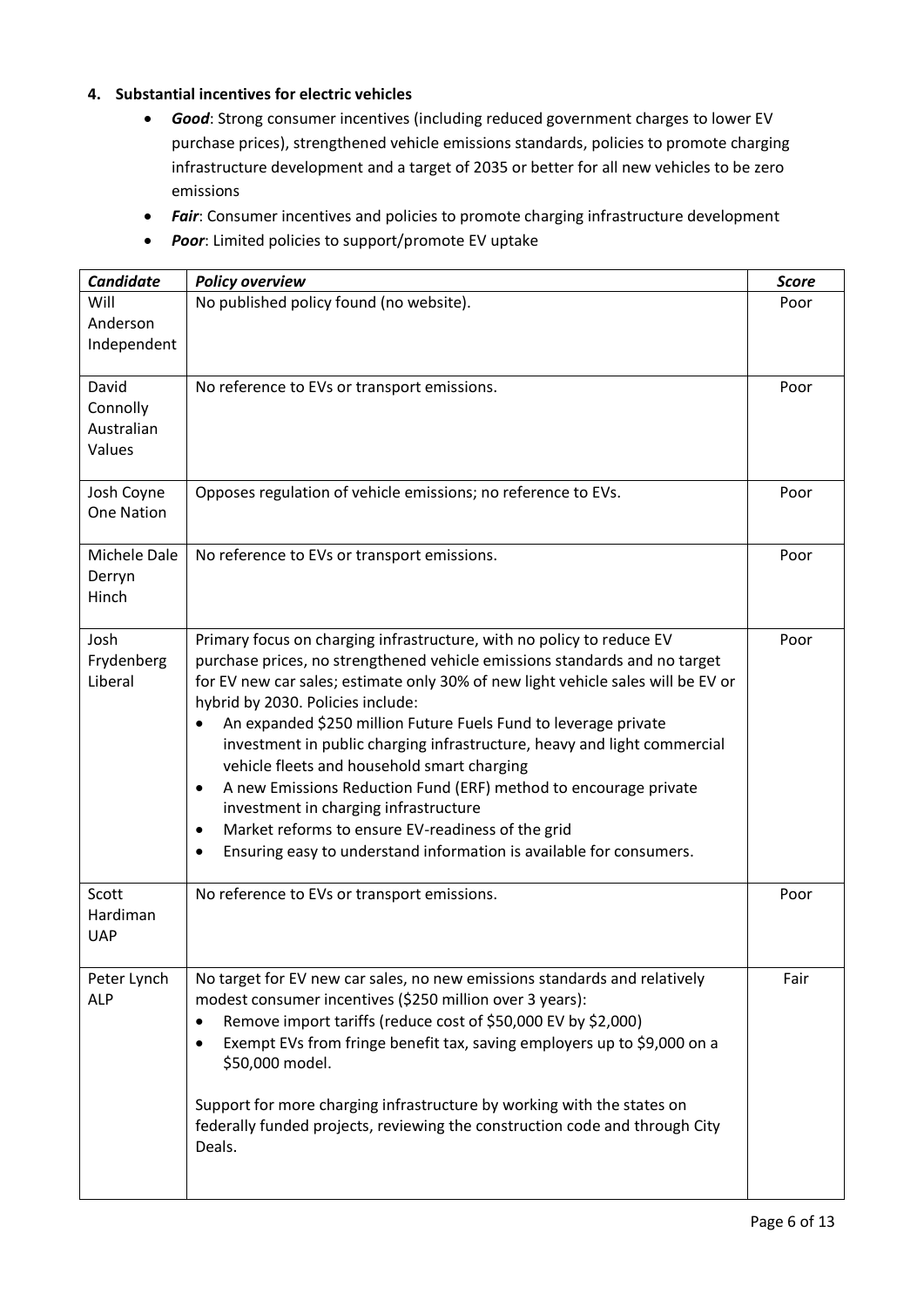| <b>Candidate</b>                         | <b>Policy overview</b>                                                                                                                                                                                                                                                                                                                                                                                                                       | <b>Score</b> |
|------------------------------------------|----------------------------------------------------------------------------------------------------------------------------------------------------------------------------------------------------------------------------------------------------------------------------------------------------------------------------------------------------------------------------------------------------------------------------------------------|--------------|
| <b>Piers</b><br>Mitchem<br>Greens        | Strong set of policies including:<br>Reduce the cost of electric vehicles by up to \$15,000 and provide cheap<br>finance for the balance<br>Build \$2 billion publicly owned charging network<br>$\bullet$<br>End the sale of petrol or diesel car sales from 2030<br>$\bullet$<br>Legislate tough vehicle pollution standards to drive down emissions.<br>$\bullet$<br>Electrify the Commonwealth fleet by 2025<br>$\bullet$                | Good         |
| Rachael<br>Nehmer<br>Animal<br>Justice   | Supports rapid transition to EVs and other clean vehicle technology (e.g.<br>hydrogen); proposes incentives for consumers and producers and better<br>emissions standards; but no policy on charging infrastructure or an explicit<br>date for new vehicle sales to be zero emissions.                                                                                                                                                       | Fair         |
| Monique<br>Ryan<br>Independent           | Although the details provided are limited, supports the full range of incentives<br>to speed the uptake of EVs, including changes to government purchasing<br>guidelines, reductions in government charges (as proposed by Tim Storer),<br>stronger emissions standards, promotion of charging infrastructure in poorly<br>served areas and a sunset date on new fossil fuel vehicle sales (citing UK<br>sunset date of 2035 as an example). | Good         |
| Alexandra<br>Thom<br>Liberal<br>Democrat | No reference to EVs or transport emissions.                                                                                                                                                                                                                                                                                                                                                                                                  | Poor         |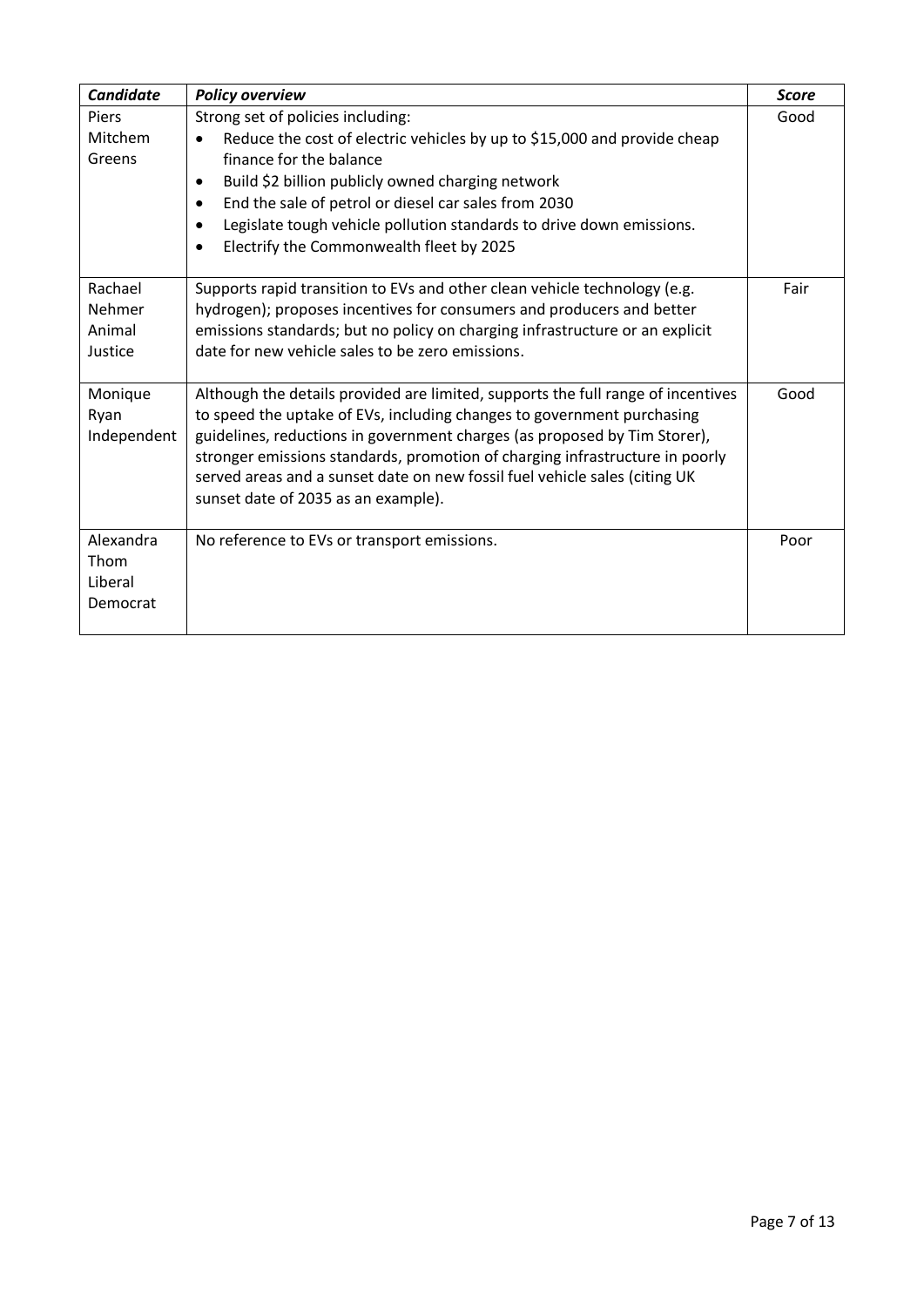## **5. No new fossil fuel mining (thermal coal, gas or oil)**

- *Good*: Clear statement that no new fossil fuel mines will be allowed (with the possible exception of metallurgical coal); preferably a plan for phase out of fossil fuel exports
- Fair: Clear statement that no new coal mines will be allowed (with the possible exception of metallurgical coal); preferably no new fracking and a phase out plan for fossil fuel exports
- *Poor*: Not opposed to new fossil fuel mines (may include government support for opening new gas fields)

| <b>Candidate</b>                          | <b>Policy overview</b>                                                                                                                                                                                                                                              | <b>Score</b> |
|-------------------------------------------|---------------------------------------------------------------------------------------------------------------------------------------------------------------------------------------------------------------------------------------------------------------------|--------------|
| Will<br>Anderson<br>Independent           | No published policy found (no website).                                                                                                                                                                                                                             | Poor         |
| David<br>Connolly<br>Australian<br>Values | No reference to EVs or transport emissions.                                                                                                                                                                                                                         | Poor         |
| Josh Coyne<br><b>One Nation</b>           | Opposes regulation of vehicle emissions; no reference to EVs.                                                                                                                                                                                                       | Poor         |
| Michele Dale<br>Derryn<br>Hinch           | No reference to EVs or transport emissions.                                                                                                                                                                                                                         | Poor         |
| Josh<br>Frydenberg<br>Liberal             | Strong support for fossil fuel mining and policy for a 'gas-fired recovery';<br>significant public funding for new gas field development (via the National Gas<br>Infrastructure Plan), including more than \$220 million for the Beetaloo<br>Strategic Basin Plan. | Poor         |
| Scott<br>Hardiman<br><b>UAP</b>           | No policy to phase out of fossil fuel mining.                                                                                                                                                                                                                       | Poor         |
| Peter Lynch<br><b>ALP</b>                 | Support for fossil fuel mining in general and no statement opposing new<br>mines. States that gas has an important role to play in achieving net zero and<br>explicitly supports new gas projects.                                                                  | Poor         |
| Piers<br>Mitchem<br>Greens                | Clear statement of opposition to new coal, gas and oil development and<br>planned phase out of coal exports by 2030 and other fossil fuels by 2040<br>(excluding metallurgical coal).                                                                               | Good         |
| Rachael<br>Nehmer<br>Animal<br>Justice    | Ban new coal mines and natural gas wells and phase out current mines and<br>operations; also ban fracking and prohibit oil drilling in the Great Australian<br>Bight.                                                                                               | Good         |
| Monique<br>Ryan<br>Independent            | Clear statement that 'no new fossil fuel mines should be supported'.                                                                                                                                                                                                | Good         |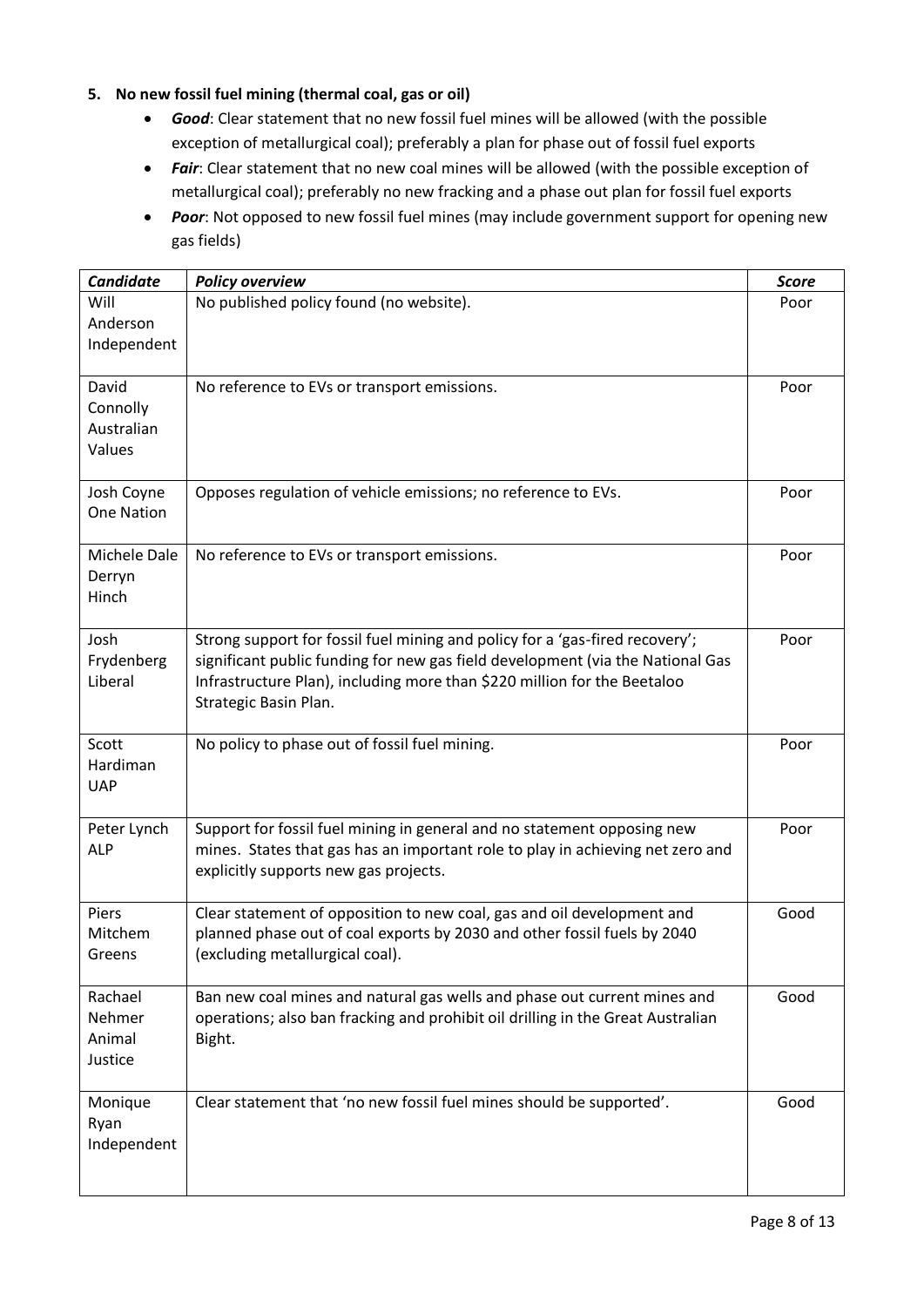| <b>Candidate</b> | <b>Policy overview</b>                      | <b>Score</b> |
|------------------|---------------------------------------------|--------------|
| Alexandra        | No reference to EVs or transport emissions. | Poor         |
| Thom             |                                             |              |
| Liberal          |                                             |              |
| Democrat         |                                             |              |
|                  |                                             |              |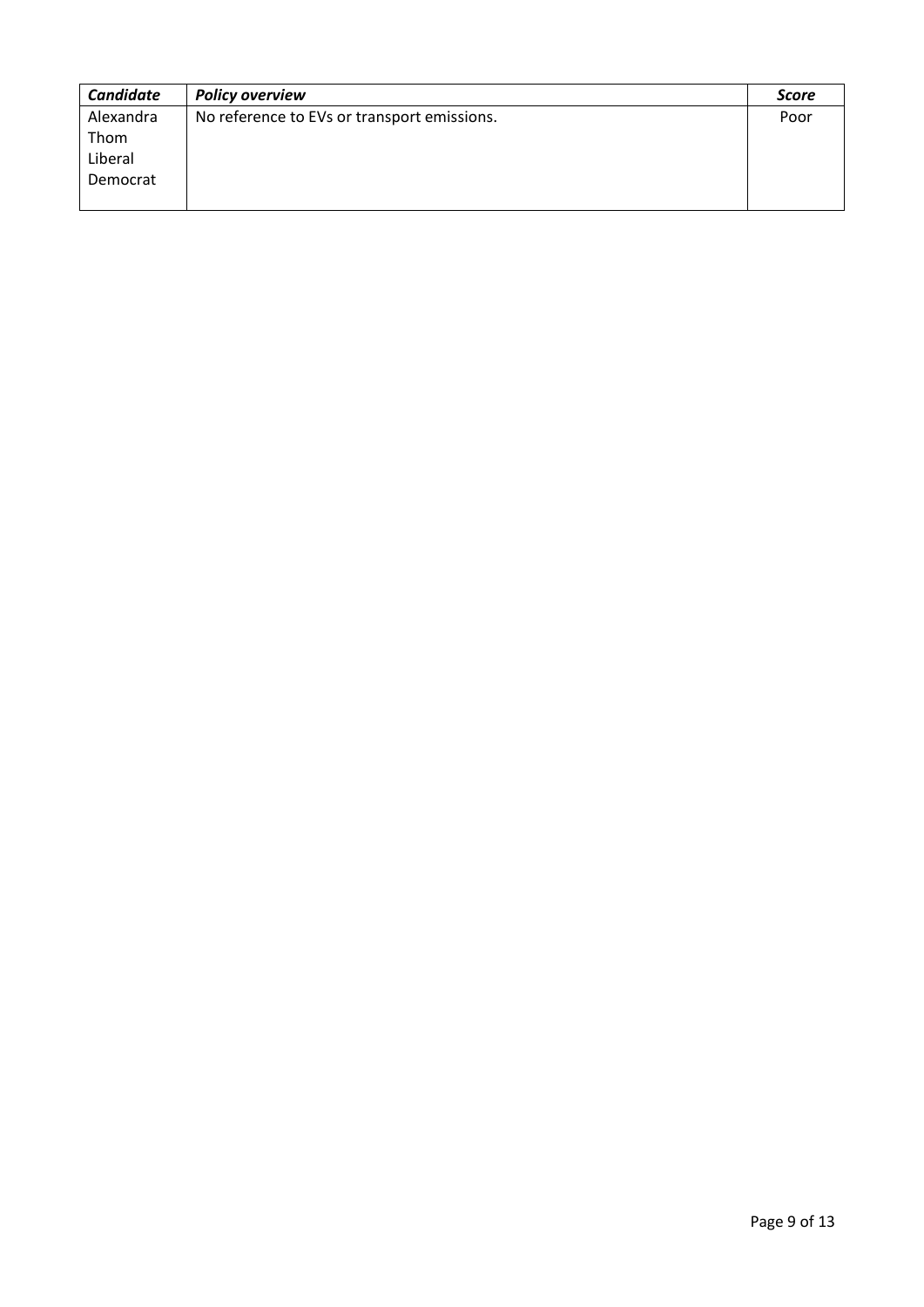#### **6. Strong independent integrity commission**

- *Good*: An independent commission with strong powers to investigate any potentially corrupt conduct affecting public decision-making by any persons including politicians, public servants and  $3^{rd}$  parties, and with the ability to:
	- o initiate public hearings
	- o make public reports
	- o act on the basis of information from any source
	- o investigate historical corruption
- *Fair*: An independent commission with strong powers to investigate any potentially corrupt conduct affecting public decision-making by (at least) politicians and public servants and at least 2 of the 4 other powers specified in the 'good' category
- *Poor*: An independent commission with limits on the scope of conduct covered and/or lesser powers than in the 'fair' category

| <b>Candidate</b>                          | <b>Policy overview</b>                                                                                                                                                                                                                                                                                                                                                                                                                                                                                                                                                                                                                                                                                  | <b>Score</b> |
|-------------------------------------------|---------------------------------------------------------------------------------------------------------------------------------------------------------------------------------------------------------------------------------------------------------------------------------------------------------------------------------------------------------------------------------------------------------------------------------------------------------------------------------------------------------------------------------------------------------------------------------------------------------------------------------------------------------------------------------------------------------|--------------|
| Will<br>Anderson<br>Independent           | No published policy found (no website).                                                                                                                                                                                                                                                                                                                                                                                                                                                                                                                                                                                                                                                                 | Poor         |
| David<br>Connolly<br>Australian<br>Values | Supports a review of ethical standards and integrity and establishment of a<br>code of conduct for elected and appointed public officials; no reference to an<br>integrity commission.                                                                                                                                                                                                                                                                                                                                                                                                                                                                                                                  | Poor         |
| Josh Coyne<br><b>One Nation</b>           | No reference to a Federal integrity commission.                                                                                                                                                                                                                                                                                                                                                                                                                                                                                                                                                                                                                                                         | Poor         |
| Michele Dale<br>Derryn<br>Hinch           | No reference to Federal integrity commission.                                                                                                                                                                                                                                                                                                                                                                                                                                                                                                                                                                                                                                                           | Poor         |
| Josh<br>Frydenberg<br>Liberal             | A weak proposal for an integrity commission; key deficiencies include:<br>Scope confined to serious criminal conduct<br>$\bullet$<br>Unable to make findings of corruption at large in the public sector<br>$\bullet$<br>(including politicians); only the courts able to make corruption finding<br>Cannot act on referrals from the public regarding the public sector<br>$\bullet$<br>(including politicians)<br>Would not have the power to hold public hearings regarding corruption in<br>$\bullet$<br>the public sector (including politicians).<br>Refer to the independent analysis of options by the Centre for Public Integrity<br>and their detailed analysis of the Government's proposal. | Poor         |
| Scott<br>Hardiman<br><b>UAP</b>           | No reference to a Federal integrity commission.                                                                                                                                                                                                                                                                                                                                                                                                                                                                                                                                                                                                                                                         | Poor         |
| Peter Lynch<br><b>ALP</b>                 | Propose a strong independent commission covering public servants,<br>politicians and their staff; features include:<br>Power to initiate inquiries into serious and systemic corruption<br>Ability to act in response to whistleblowers and public complaints<br>$\bullet$                                                                                                                                                                                                                                                                                                                                                                                                                              | Good         |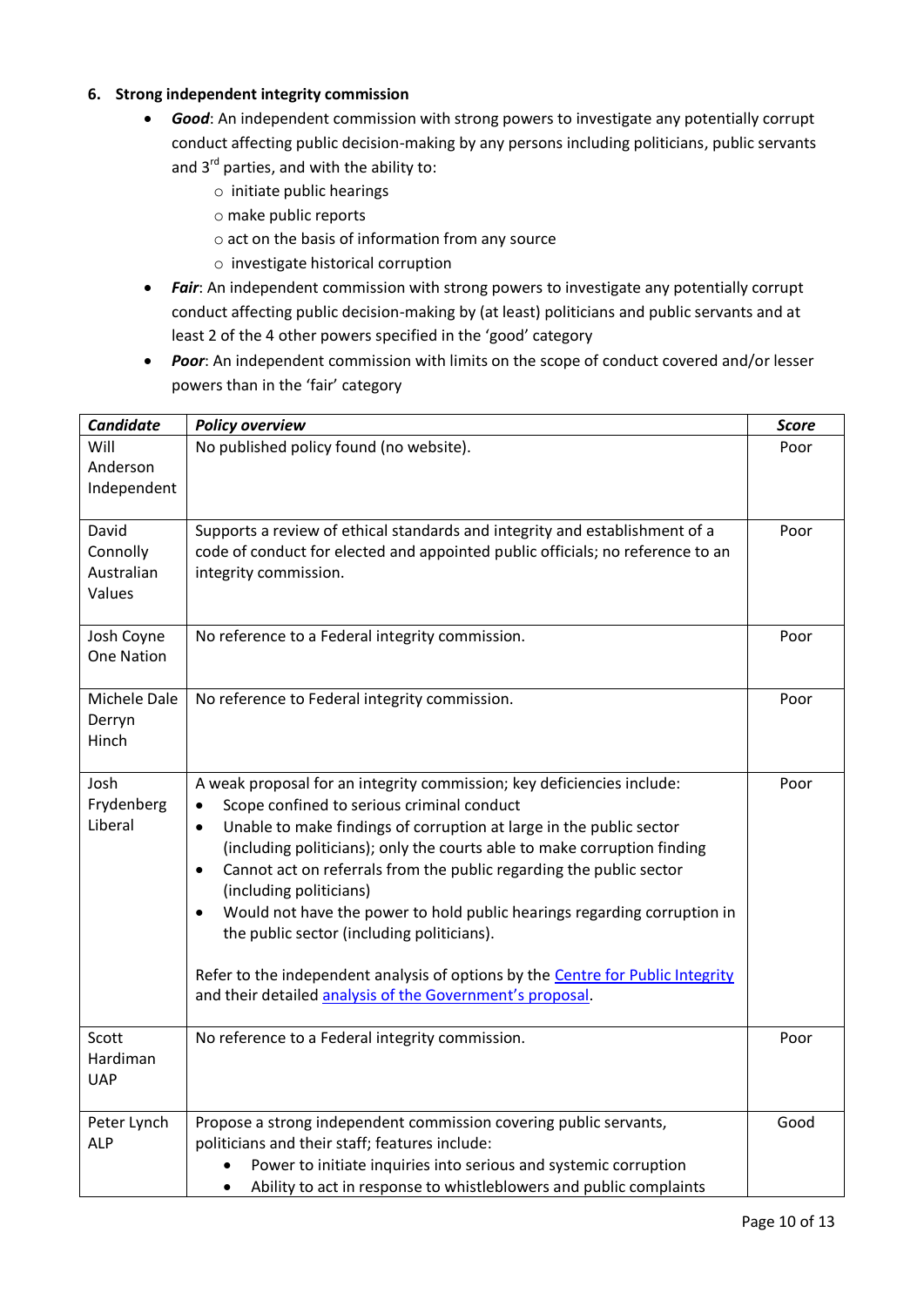|                                          | Commissioner with single fixed term and security of tenure<br>$\bullet$                                                                                                                                                    |      |
|------------------------------------------|----------------------------------------------------------------------------------------------------------------------------------------------------------------------------------------------------------------------------|------|
|                                          |                                                                                                                                                                                                                            |      |
|                                          | Overseen by bipartisan Parliamentary Committee                                                                                                                                                                             |      |
|                                          | Power to investigate historical corruption                                                                                                                                                                                 |      |
|                                          | Power to hold public hearings                                                                                                                                                                                              |      |
|                                          | Power to make findings of fact (including corrupt conduct), but not                                                                                                                                                        |      |
|                                          | make determinations of criminal liability; potential criminal conduct                                                                                                                                                      |      |
|                                          | to be referred to police or DPP                                                                                                                                                                                            |      |
|                                          | Findings subject to judicial review.                                                                                                                                                                                       |      |
|                                          | Labor supported both the Greens' Bill and the Helen Haines' Bill in Parliament,                                                                                                                                            |      |
|                                          | both of which would create a strong independent commission (refer to the                                                                                                                                                   |      |
|                                          | independent analysis by the Centre for Public Integrity).                                                                                                                                                                  |      |
| Piers                                    | Propose a strong independent commission covering public servants and                                                                                                                                                       | Good |
| Mitchem                                  | politicians; features include:                                                                                                                                                                                             |      |
| Greens                                   | Extensive powers to investigate potential corruption<br>٠                                                                                                                                                                  |      |
|                                          | Same powers covering politicians and public servants                                                                                                                                                                       |      |
|                                          | Ability to act on public tip offs                                                                                                                                                                                          |      |
|                                          | Ability to investigate historical behaviour (10 years)                                                                                                                                                                     |      |
|                                          | Power to hold public hearings                                                                                                                                                                                              |      |
|                                          | Strong protection for whistleblowers and journalists.                                                                                                                                                                      |      |
|                                          | The Greens' own Bill and the Bill introduced by Helen Haines (and supported<br>by the Greens) would both create a strong independent commission (refer to<br>the independent analysis by the Centre for Public Integrity). |      |
|                                          |                                                                                                                                                                                                                            |      |
| Rachael<br>Nehmer<br>Animal<br>Justice   | Very high level statement of support only for a Federal integrity commission,<br>with no attempt to specify scope or powers.                                                                                               | Poor |
|                                          |                                                                                                                                                                                                                            |      |
| Monique<br>Ryan                          | Supports a strong and independent federal anti-corruption commission as<br>proposed by Helen Haines, with power to:                                                                                                        | Good |
| Independent                              | investigate public decision-making (including the conduct of politicians,                                                                                                                                                  |      |
|                                          | public servants and third parties)                                                                                                                                                                                         |      |
|                                          | initiate its own investigations                                                                                                                                                                                            |      |
|                                          | hold public hearings when this is in the public interest                                                                                                                                                                   |      |
|                                          | receive referrals from the public                                                                                                                                                                                          |      |
|                                          | report its findings publicly                                                                                                                                                                                               |      |
|                                          | uncover serious and systemic past failures.                                                                                                                                                                                |      |
| Alexandra<br>Thom<br>Liberal<br>Democrat | No reference to a Federal integrity commission.                                                                                                                                                                            | Poor |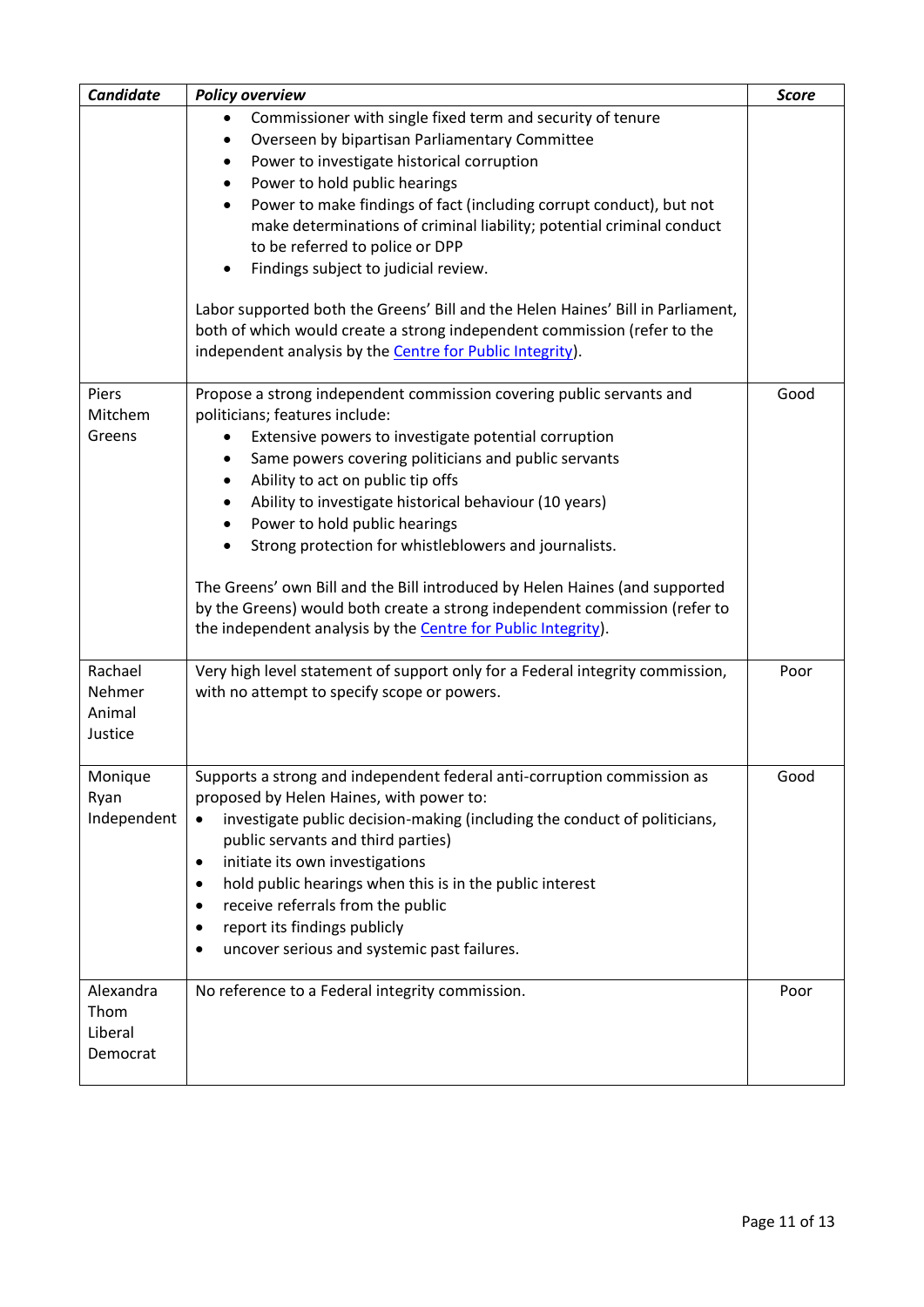### **7. Political donation law reform**

- *Good*: Major strengthening of current laws including:
	- o caps on donation amounts
	- $\circ$  caps on parties', candidates' and 3<sup>rd</sup> parties' expenditure
	- o increased public funding of parties' campaigns
	- o continuous disclosure of donations and reduced disclosure threshold
- *Fair*: Some strengthening of current laws, including at least 2 of the 4 areas in the 'good' category
- *Poor*: Marginal (or no) tightening of current arrangements (less than in the 'fair category')

| <b>Candidate</b>                          | <b>Policy overview</b>                                                                                                                                                                                                                                                                                                                                                             | <b>Score</b> |
|-------------------------------------------|------------------------------------------------------------------------------------------------------------------------------------------------------------------------------------------------------------------------------------------------------------------------------------------------------------------------------------------------------------------------------------|--------------|
| Will<br>Anderson<br>Independent           | No published policy found (no website).                                                                                                                                                                                                                                                                                                                                            | Poor         |
| David<br>Connolly<br>Australian<br>Values | No reference to political donations law reform.                                                                                                                                                                                                                                                                                                                                    | Poor         |
| Josh Coyne<br>One Nation                  | No reference to political donations law reform.                                                                                                                                                                                                                                                                                                                                    | Poor         |
| Michele Dale<br>Derryn<br>Hinch           | No reference to political donations law reform.                                                                                                                                                                                                                                                                                                                                    | Poor         |
| Josh<br>Frydenberg<br>Liberal             | No reference to political donations law reform.                                                                                                                                                                                                                                                                                                                                    | Poor         |
| Scott<br>Hardiman<br><b>UAP</b>           | No reference to political donations law reform.                                                                                                                                                                                                                                                                                                                                    | Poor         |
| Peter Lynch<br><b>ALP</b>                 | Limited reform specified in policy documents, including public funding for<br>elections and limiting Federal campaign expenditure; no reference to caps on<br>donations or improved disclosure requirements. However, Labor has<br>introduced Bills in the Senate for real time disclosure of donations and a<br>lowered disclosure level.                                         | Fair         |
| Piers<br>Mitchem<br>Greens                | Extensive reforms including:<br>ban on donations from mining, development, tobacco, alcohol,<br>gambling, banking, defence and pharmaceutical industries<br>cap of \$1,000 on other donations<br>timely disclosure of donations<br>public funding of election campaigns and party administration<br>caps on election expenditure (parties, candidates and 3 <sup>rd</sup> parties) | Good         |